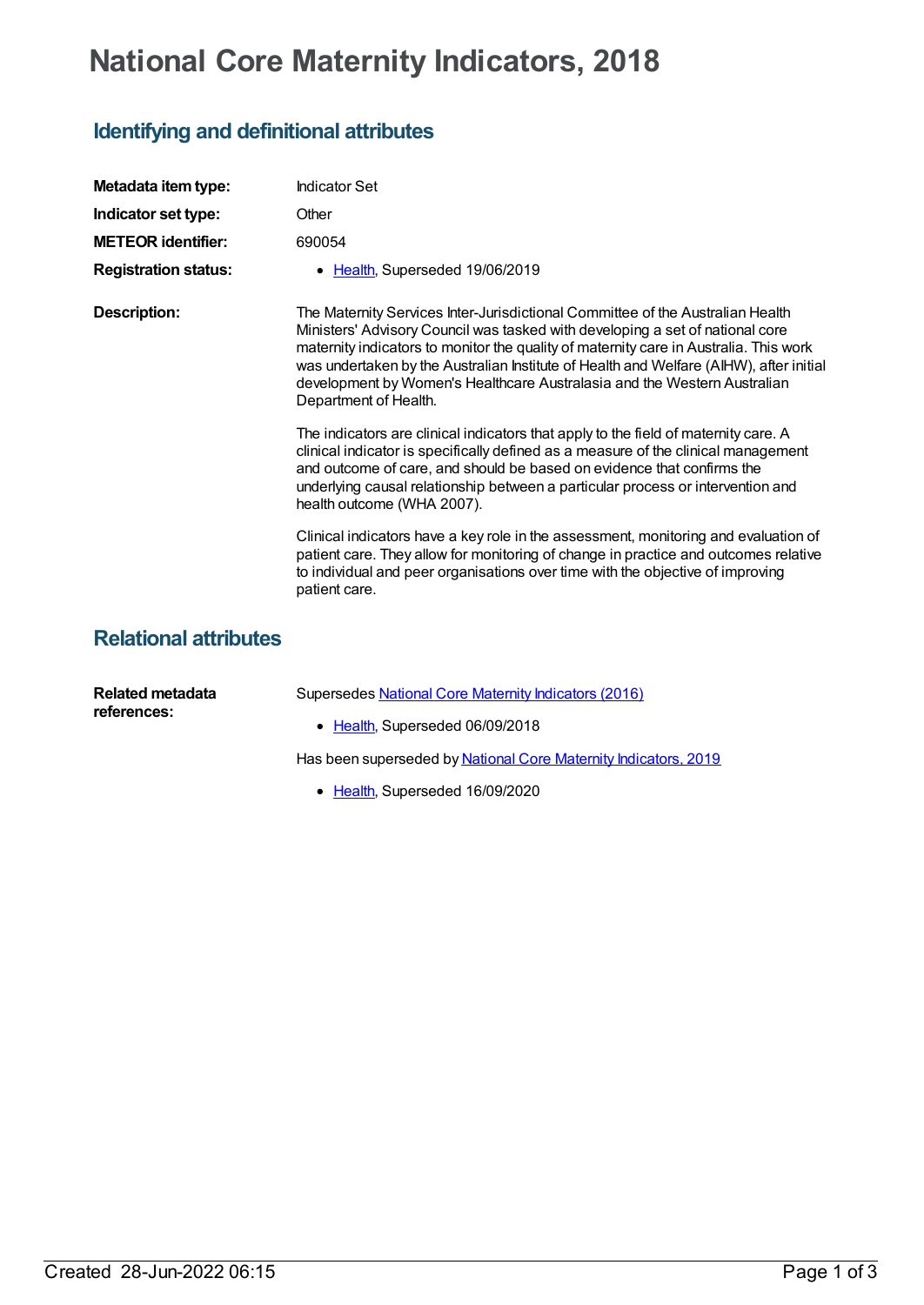**Indicators linked to this Indicator set:**

National Core Maternity Indicators: PI [01–Tobacco](https://meteor.aihw.gov.au/content/690056) smoking in pregnancy for all females giving birth, 2018 [Health](https://meteor.aihw.gov.au/RegistrationAuthority/12), Superseded 19/06/2019

National Core Maternity Indicators: P102-Antenatal care visits in the first trimester for all females giving birth, 2018 [Health](https://meteor.aihw.gov.au/RegistrationAuthority/12), Superseded 19/06/2019

National Core Maternity Indicators: PI [03–Episiotomy](https://meteor.aihw.gov.au/content/690076) for females giving birth for the first time and giving birth vaginally, 2018 [Health](https://meteor.aihw.gov.au/RegistrationAuthority/12), Superseded 19/06/2019

National Core Maternity [Indicators:](https://meteor.aihw.gov.au/content/690106) PI 04–Apgar score of less than 7 at 5 minutes for births at or after term, 2018 [Health](https://meteor.aihw.gov.au/RegistrationAuthority/12), Superseded 19/06/2019

National Core Maternity Indicators: PI 05-Induction of labour for selected females giving birth for the first time, 2018 [Health](https://meteor.aihw.gov.au/RegistrationAuthority/12), Superseded 19/06/2019

National Core Maternity Indicators: PI [06–Caesarean](https://meteor.aihw.gov.au/content/690119) section for selected females giving birth for the first time, 2018 [Health](https://meteor.aihw.gov.au/RegistrationAuthority/12), Superseded 19/06/2019

National Core Maternity Indicators: PI [07–Non-instrumental](https://meteor.aihw.gov.au/content/690125) vaginal birth for selected females giving birth for the first time, 2018 [Health](https://meteor.aihw.gov.au/RegistrationAuthority/12), Superseded 19/06/2019

National Core Maternity Indicators: PI 08-Instrumental vaginal birth for selected females giving birth for the first time, 2018 [Health](https://meteor.aihw.gov.au/RegistrationAuthority/12), Superseded 19/06/2019

National Core Maternity Indicators: PI [09–General](https://meteor.aihw.gov.au/content/690168) anaesthetic for females giving birth by caesarean section, 2018 [Health](https://meteor.aihw.gov.au/RegistrationAuthority/12), Superseded 19/06/2019

National Core Maternity [Indicators:](https://meteor.aihw.gov.au/content/690170) PI 10–Small babies among births at or after 40 weeks gestation, 2018 [Health](https://meteor.aihw.gov.au/RegistrationAuthority/12), Superseded 19/06/2019

National Core Maternity [Indicators:](https://meteor.aihw.gov.au/content/690172) PI 13–Third and fourth degree tears for vaginal births, 2018 [Health](https://meteor.aihw.gov.au/RegistrationAuthority/12), Superseded 19/06/2019

National Core Maternity Indicators: PI [15–Females](https://meteor.aihw.gov.au/content/690174) having their second birth vaginally whose first birth was by caesarean section, 2018 [Health](https://meteor.aihw.gov.au/RegistrationAuthority/12), Superseded 19/06/2019

## **Collection and usage attributes**

**Comments:** NOTE: Not all of the data used to derive these indicators are collected in a standardised way, or are available for all years across all jurisdictions; therefore, results should be interpreted with caution.

> Data for 2018 indicator reporting include annual data for the calendar years 2004 to 2016. Data are not available for all indicators for all years.

For reporting purposes, the terms 'females' and 'women' are used interchangeably.

## **Source and reference attributes**

**Submitting organisation:** Australian Institute of Health and Welfare.